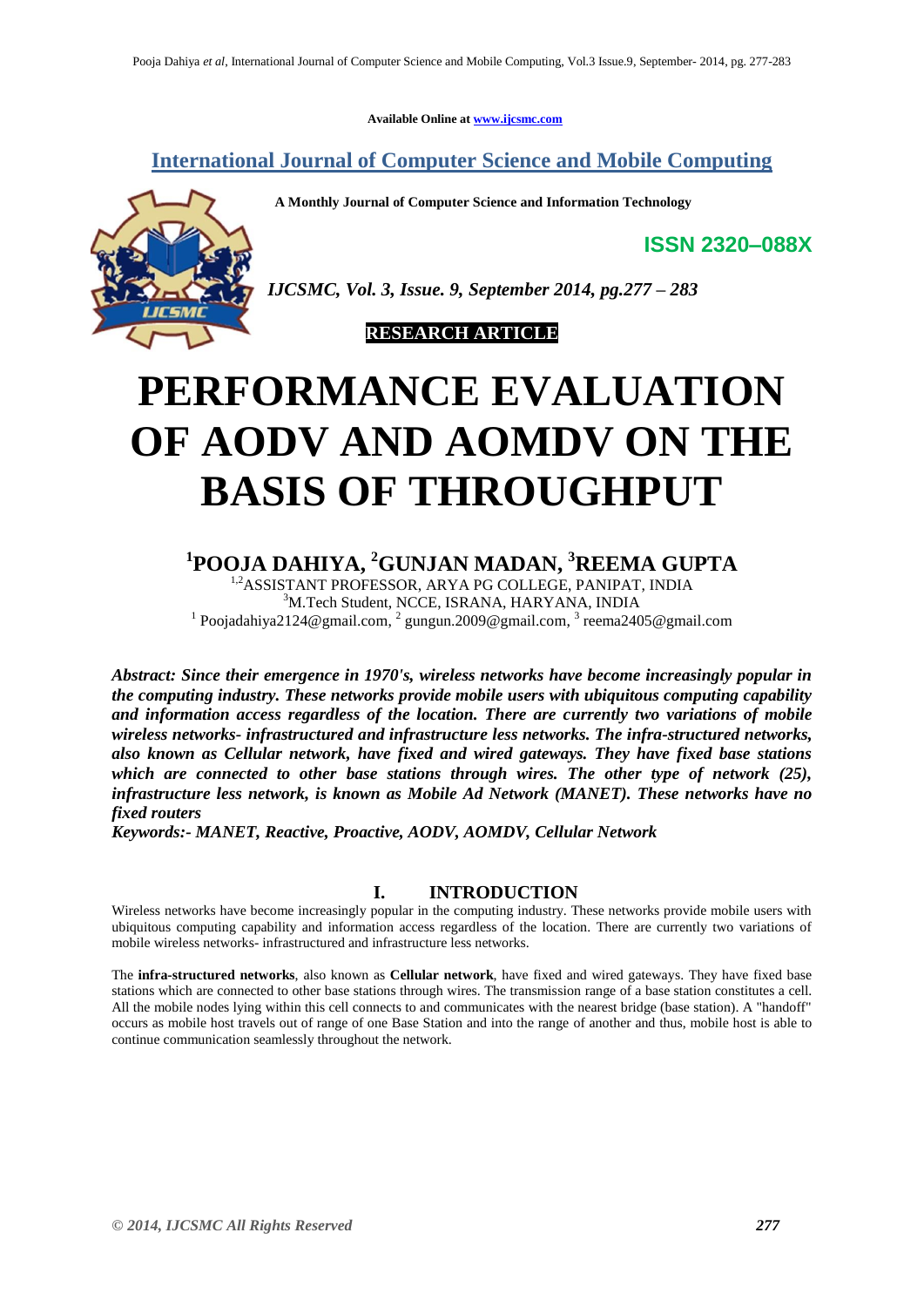

The other type of network (25), *infrastructure less network*, is known as **Mobile Ad Network (MANET).** These networks have no fixed routers. All nodes are capable of movement and can be connected dynamically in arbitrary manner. The responsibilities for organizing and controlling the network are distributed among the terminals themselves. The entire network is mobile, and the individual terminals are allowed to move at will relative to each other.

In this type of network, some pairs of terminals may not be able to communicate directly to with each Other and relaying of some messages is required so that they are delivered to their destinations. Such networks are often referred to as *multihop* or *store-and-forward* networks. The nodes of these networks function as routers, which discover and maintain routes to other nodes in the networks. The nodes may be located in or on airplanes, ships, trucks, cars, perhaps even on people or very small devices.



**Figure .2 Infrastructures Network**

## **II. CHARACTERSTICS OF MANETs**

**Dynamic Topologies:** Since nodes are free to move arbitrarily, the network topology may change randomly and rapidly at unpredictable times. The links may be unidirectional bi-directional.

**Bandwidth constrained, variable capacity links:** Wireless links have significantly lower capacity than their hardwired counterparts. Also, due to multiple access, fading, noise, and interference conditions etc. the wireless links have low throughput.

**Energy constrained operation:** Some or all of the nodes in a MANET may rely on batteries. In this scenario, the most important system design criteria for optimization may be energy conservation.

**Limited physical security:** Mobile networks are generally more prone to physical security threats than are fixed cable networks. There is increased possibility eavesdropping, spoofing and denial-of-service attacks in these networks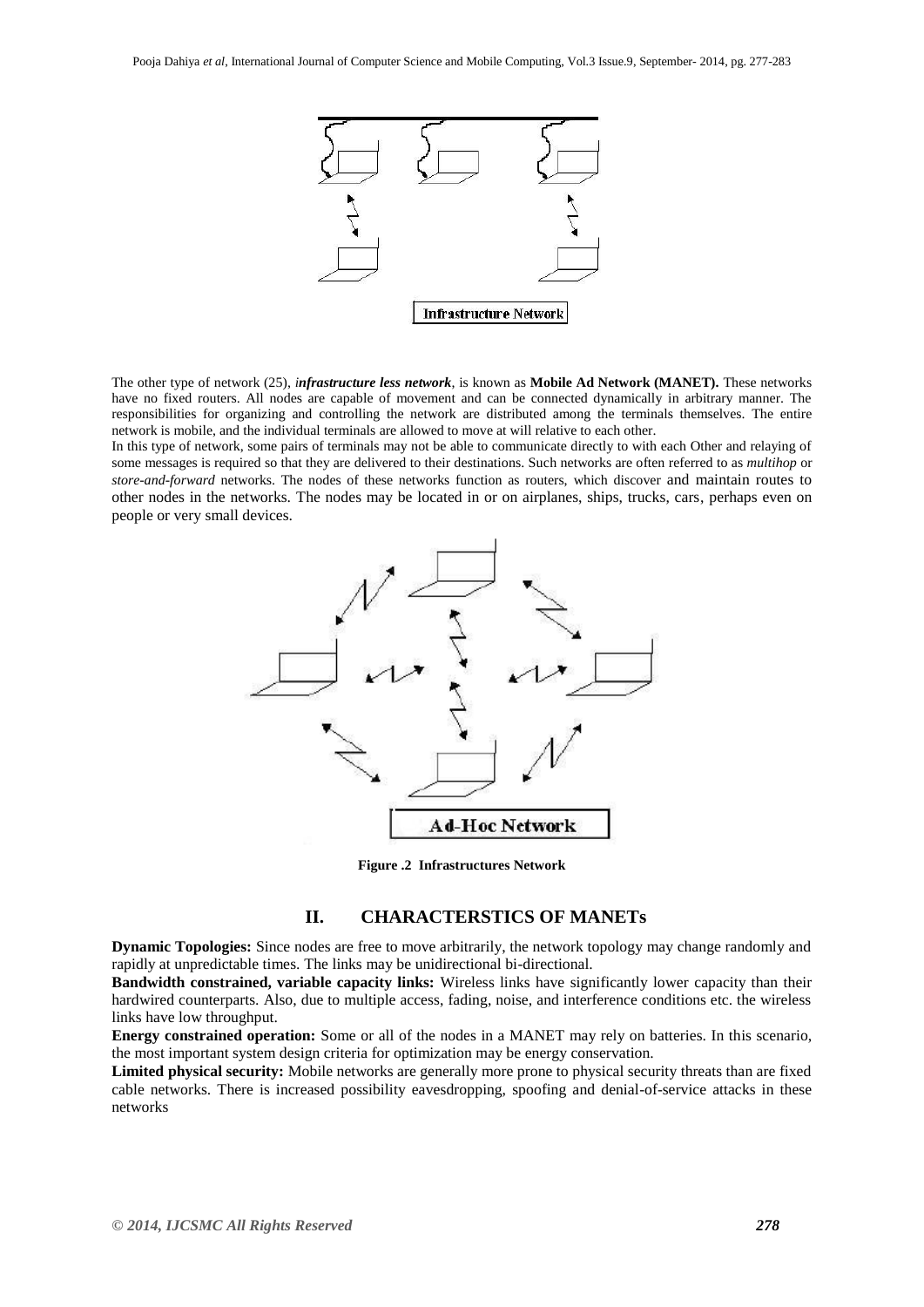### **III. ESSENTIAL PARAMETERS THAT SHOULD BE VARIED INCLUDED**

*Network size:* measured in terms of the number of nodes?

*Network connectivity:* the average degree of a node (i.e. the average number of neighbors of a node)? *Topological rate of change:* the speed with which a network topology is changing?

*Link capacity:* effective link speed measured in bits/second, after accounting for losses due to multiple access, coding, framing, etc.

*Fraction of unidirectional links:* how effectively does a protocol perform as a function of the presence of unidirectional links?

*Traffic pattern*s: how effective is a protocol in adapting to non-uniform or bursty traffic patterns.

Mobility: when, and under what circumstances, is temporal and spatial topological correlation relevant to the performance of a routing protocol? In these cases, what is the most appropriate model for simulating node mobility in a MANET?

# **IV. TWO TYPES OF ROUTING SCHEMES**

In proactive schemes, also known as *Table-driven* approaches, every node continuously maintains the complete routing information of the network. When a node needs to forward a packet, the route is readily available; thus there is no delay in searching for a route. However, for a highly dynamic topology, the proactive schemes spend a significant amount of scarce wireless resource in keeping the complete routing information correct. E.g. Distance Vector Routing, Link State Routing.

On the other hand, in reactive schemes (also known as *Demand-based* schemes) nodes only maintain routes to active destinations. A route search is needed for every new destination. Therefore, the communication overhead is reduced at the expense of delay due to route search. These schemes are significant for the ad-hoc environment since battery power is conserved both by not sending the advertisements and by not needing to receive them (since a host could otherwise reduce its power usage by putting itself into the "sleep" or "standby" mode when not busy with other tasks). e.g. Dynamic Source Routing.

On Demand routing protocols work on the principle of creating routes as and when required between a source and destination node pair in a network topology.

#### Ad-hoc On-Demand Distance Vector Routing (AODV)

AODV is a reactive protocol that discovers routes on an as needed basis using a route discovery mechanism. It uses traditional routing tables with one entry per destination. Without using source routing, AODV relies on its routing table entries to propagate an RREP (Route Reply) back to the source and also to route data packets to the destination. AODV uses sequence numbers maintained at each destination to determine freshness of routing information and to prevent routing loops [1]. All routing packets carry these sequence numbers. AODV maintains timer-based states in each node, for utilization of individual routing table entries, whereby older unused entries are removed from the table. Predecessor node sets are maintained for each routing table entry, indicating the neighboring nodes sets which use that entry to route packets. These nodes are notified with RERR (Route Error) packets when the next-hop link breaks. This packet gets forwarded by each predecessor node to its predecessors, effectively erasing all routes using the broken link. Route error propagation in AODV can be visualized conceptually as a tree whose root is the node at the point of failure and all sources using the failed link as the leaves [1]. The advantages of AODV are that less memory space is required as information of only active routes are maintained, in turn increasing the performance, while the disadvantage is that this protocol is not scalable and in large networks it does not perform well and does not support asymmetric links.

#### Ad-hoc On-demand Multi path Distance Vector Routing (AOMDV)

Ad-hoc On-demand Multi path Distance Vector Routing (AOMDV) protocol is an extension to the AODV protocol for computing multiple loop-free and link disjoint paths. The routing entries for each destination contain a list of the next-hops along with the corresponding hop counts. All the next hops have the same sequence number. This helps in keeping track of a route. For each destination, a node maintains the advertised hop count, which is defined as the maximum hop count for all the paths, which is used for sending route advertisements of the destination. Each duplicate route advertisement received by a node defines an alternate path to the destination. Loop freedom is assured for a node by accepting alternate paths to destination if it has a less hop count than the advertised hop count for that destination. Because the maximum hop count is used, the advertised hop count therefore does not change for the same sequence number. When a route advertisement is received for a destination with a greater sequence number, the next-hop list and the advertised hop count are reinitialized. AOMDV can be used to find node-disjoint or link-disjoint routes. To find node-disjoint routes,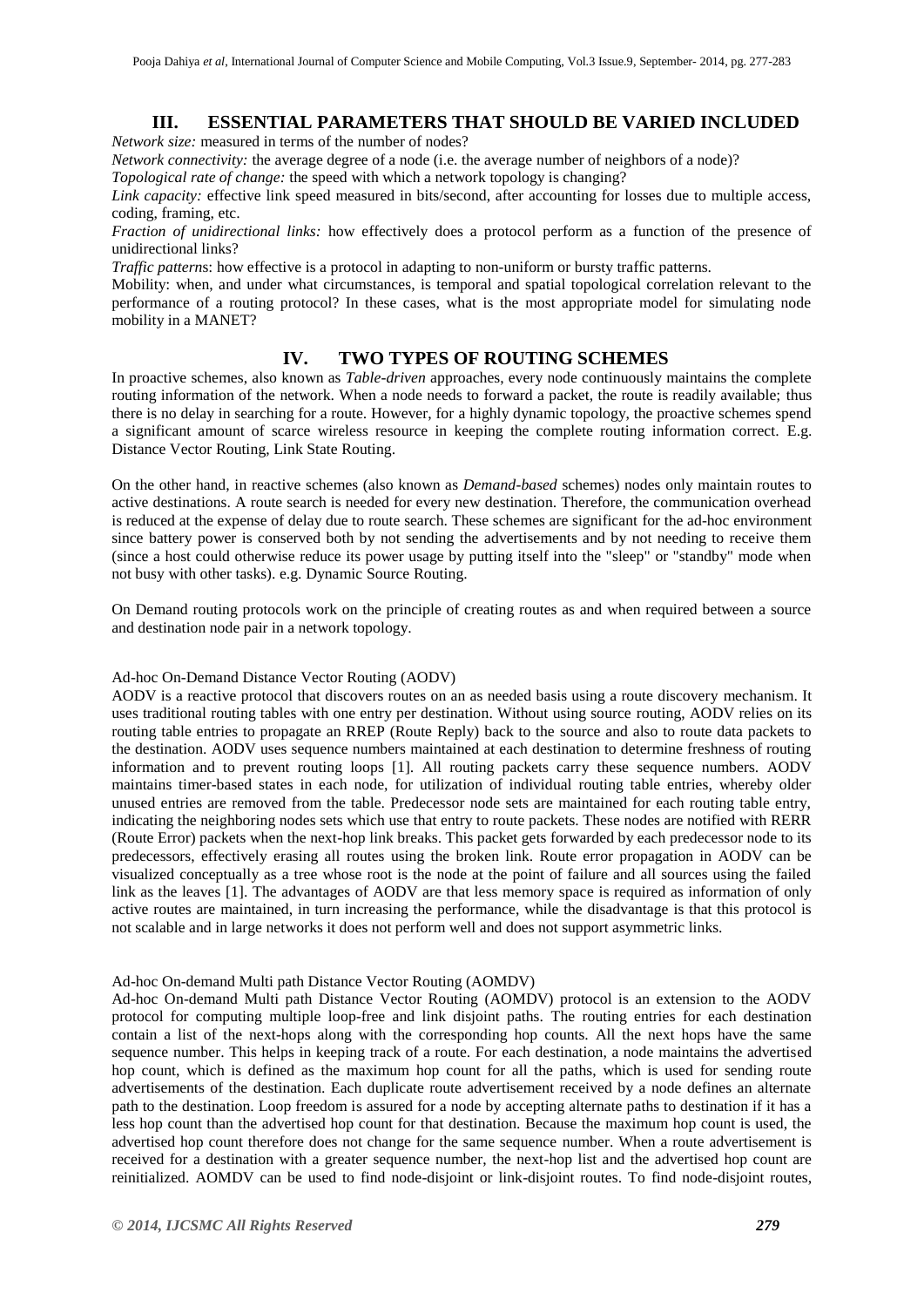each node does not immediately reject duplicate RREQs. Each RREQs arriving via a different neighbor of the source defines a node-disjoint path. This is because nodes cannot be broadcast duplicate RREQs, so any two RREQs arriving at an intermediate node via a different neighbor of the source could not have traversed the same node. In an attempt to get multiple link-disjoint routes, the destination replies to duplicate RREQs, the destination only replies to RREQs arriving via unique neighbors. After the first hop, the RREPs follow the reverse paths, which are node disjoint and thus link-disjoint. The trajectories of each RREP may intersect at an intermediate node, but each takes a different reverse path to the source to ensure link disjointness. The advantage of using AOMDV is that it allows intermediate nodes to reply to RREQs, while still selecting disjoint paths. But, AOMDV has more message overheads during route discovery due to increased flooding and since it is a multipath routing protocol, the destination replies to the multiple RREQs those results are in longer overhead.

#### **V. LITERATURE REVIEW**

R. Manoharan and E. Ilavarasan "Impact of mobility On the Performance of Multicast Routing Protocols in MANET" studied the impact of mobility models in performance of multicast routing protocols in MANET. In this work, three widely used mobility models such as Random Way Point, Reference Point Group and Manhattan mobility models and three popular multicast routing protocols such as On-Demand Multicast Routing Protocol, Multicast Ad hoc On-demand Distance Vector Routing protocol and Adaptive Demand driven Multicast Routing protocol have been chosen and implemented in NS2.

R.Balakrishna, U.Rajeswar Rao , N.Geethanjali N "Performance issues on AODV and AOMDV for MANETS" compared and evaluate the performance of two types of On demand routing protocols- Ad-hoc On-demand Distance Vector (AODV) routing protocol, which is unipath and Adhoc On-demand Multi path Distance Vector(AOMDV) routing protocol.

H.D.Trung, W.Benjapolakul, P.M.Duc "Performance evaluation and comparison of different ad hoc routing protocols" states that the topology of the ad-hoc network depends on the transmission power of the nodes and the location of the mobile nodes, which may change from time to time. Even though route maintenance for reactive algorithms is restricted to the routes currently in use, it may still generate an important amount of network traffic when the topology of the network changes frequently. Finally, packets to the destination are likely to be lost if the route to the destination changes.

Er.Punardeep Singh, Er.Harpal Kaur, Er. Satinder Pal Ahuja " Brief Description of Routing Protocols in MANETS And Performance And Analysis (AODV, AOMDV, TORA)" compared and evaluate the performance of three types of On demand routing protocols- Ad-hoc On-demand Distance Vector (AODV) routing protocol, which is unipath , Adhoc Ondemand Multipath Distance Vector (AOMDV) routing protocol and Temporally Ordered Routing Algorithm (TORA) . In this paper we note that on comparing the performance of AODV and AOMDV, AOMDV incurs more routing overhead and packet delay than AODV but it had a better efficiency when it comes to number of packets dropped and packet delivery.

Vivek B. Kute, M. U. Kharat "Analysis of Quality of Service for the AOMDV Routing Protocol" Due to the dynamic nature of Mobile Ad-hoc Networks(MANETs), the provision of Quality of Service (QoS) guarantees is challenging. The route failure probability in a MANET is increased due to the mobility of nodes, which increases routing overhead. Multi-path routing protocols have relatively greater ability to reduce the routing overheads. This paper discuses the performance analysis of the Ad-hoc On-Demand Multi-Path Distance Vector (AOMDV) routing protocol. AOMDV is a multipath extension of a very well known single path routing protocol, (AODV).

M. K. Marina, S. R. Das ""Ad hoc on-demand multipath distance vector routing"

On-demand multi-path routing protocols discover multiple paths between a source-destination pair, in a single route discovery. So a new discovery is needed only when all these paths fail. In contrast, a single path routing protocol has to invoke a new route discovery whenever the only path from source to destination fails.

V. C. Patil, R. V. Biradar, R. R. Mudholkar, S. R. Sawant, "On-demand multipath routing protocols for mobile ad hoc networks issues and comparison" explained principal advantage of MANET is that it is deployed without planning in unknown terrains, hazardous conditions and its members can change dynamically. This makes it difficult to have any centralized control. Hence the controlling activities will be distributed among the nodes, which require lot of information exchange. This also adds up to the routing overheads.

Jain, Simmi; Gupta, Hitesh; Baghel, M. K ., "Survey on MANET Routing Protocol and proposed Multipath Extension in AODV" developed AOMDV with the route discovery and route maintenance phase similar to AODV. The main difference lies in the route discovery process which has been modified to enable multiple paths.

Prashant Kumar Maurya, Gaurav Sharma "An Overview Of AODV Routing Protocol" stated the AODV is a reactive protocol routes are created whenever required for transmission of the data .If the wireless nodes are within the range of other then intermediate nodes do not require ,otherwise we require intermediate nodes for source to destination transfer of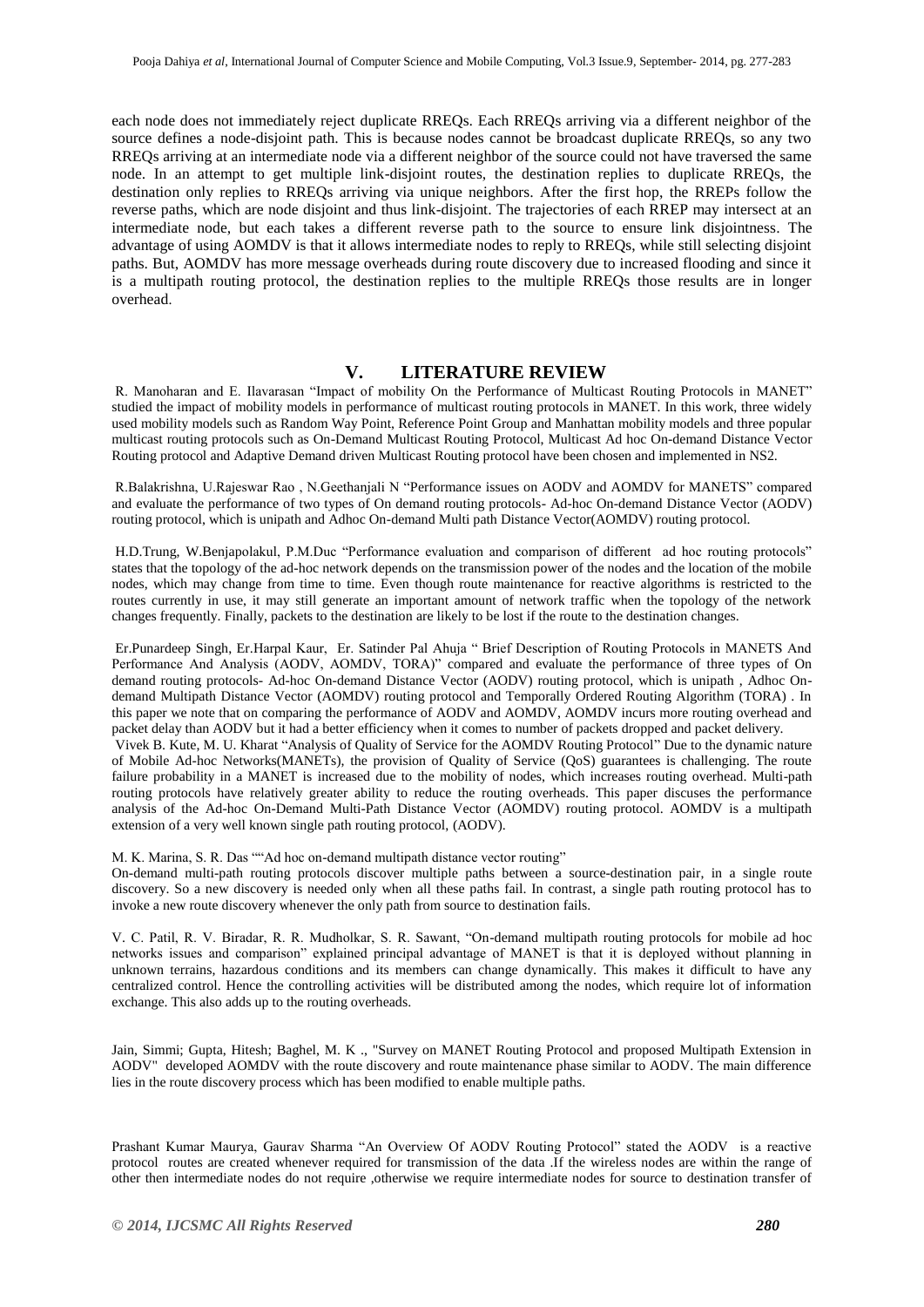data. Different routing algorithms define a scheme to transfer the data ways. Adhoc network differ from the traditional ways as they need to discover path every time as path varies with changes in the topology.

Amith Khandakar "Step by Step Procedural Comparison of DSR, AODV and DSDV Routing protocol" compare 3 popular routing protocols,DSR, AODV and DSDV based on performance metrics Packet Delivery Fraction (Pdf), End to end delay and Normalized Routing load while varying the number of nodes, speed and Pause time.

Comparison between AODV & AOMDV is made depending on these parameters:-

Throughput of generating packets Throughput of sending packets Throughput of dropping packets Throughput of forwarding packets Throughput of receiving packets

Based on these parameters we can conclude which protocol is best and on which metric.



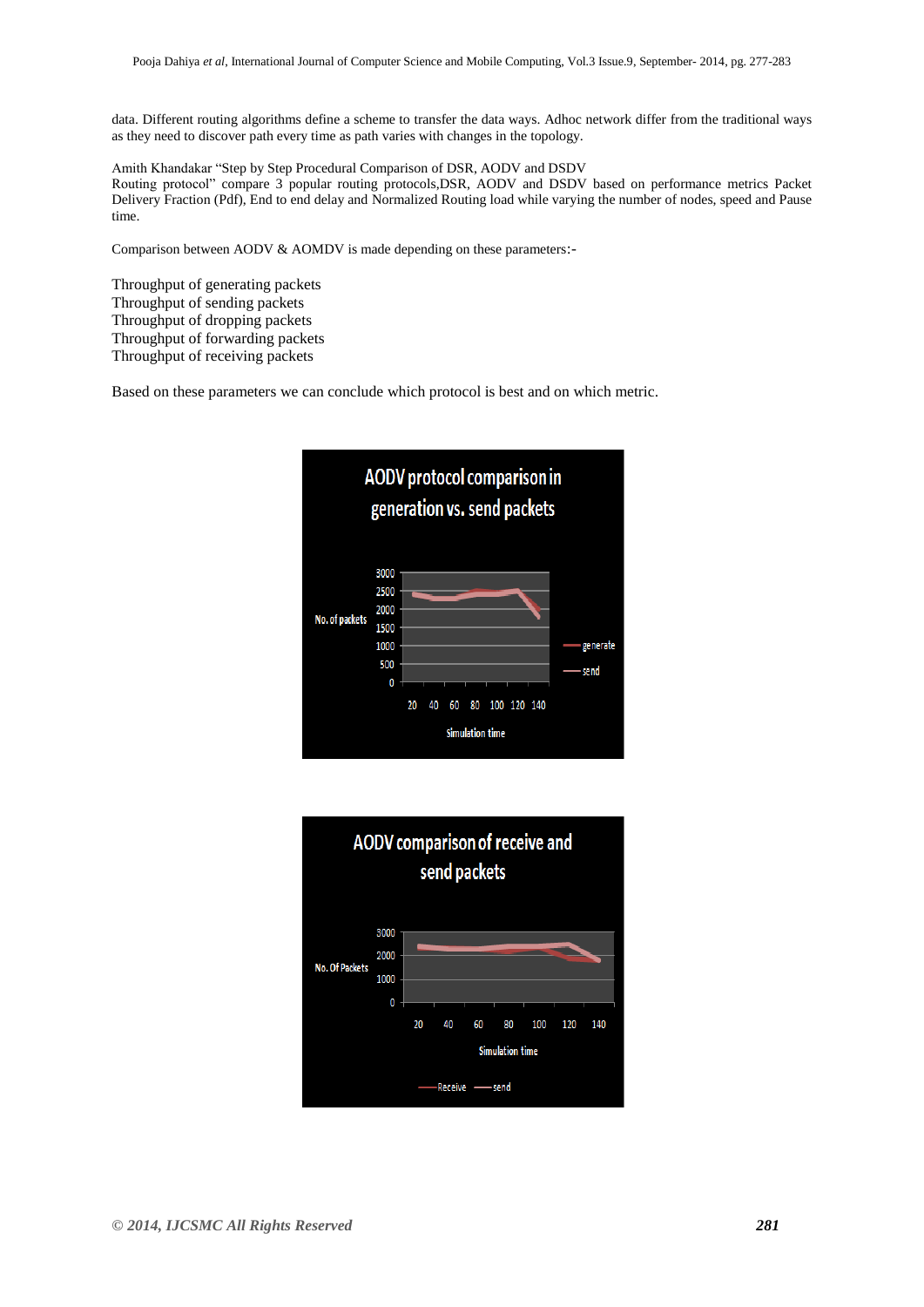



# **VI. CONCLUSION**

In case of AOMDV, dropping no. of packets is higher as compared to AODV. For e.g. at 45,62,112, 115,125 Values at AOMDV is higher as compared to AODV and all peaks are higher in case of AOMDV as compared to AODV. No. of generated packets is higher in case of AOMDV protocol as compared to AODV but its receiving power is smaller as compared to AODV. Forwarding Packets capacity is more in AODV as compared to AOMDV.

| Parameters                | <b>AODV</b> | <b>AOMDV</b>     |
|---------------------------|-------------|------------------|
| Update Information        | Route Error | Route Error      |
| <b>Update Destination</b> | Source      | Source           |
| Method                    | Unicast     | <b>Broadcast</b> |
| Topology                  | Full        | Full             |

For robust scenario where mobility is high, nodes are dense, area is large, the amount of traffic is more and network pattern sustains for longer period the results reveals that AODV performs better. To achieve lower routing overhead, lower end-toend delay, to be more resilient to route failures and alleviate traffic congestion for robust scenario where mobility is high, nodes are dense and traffic is more, simulation results reveals AOMDV is the best choice.